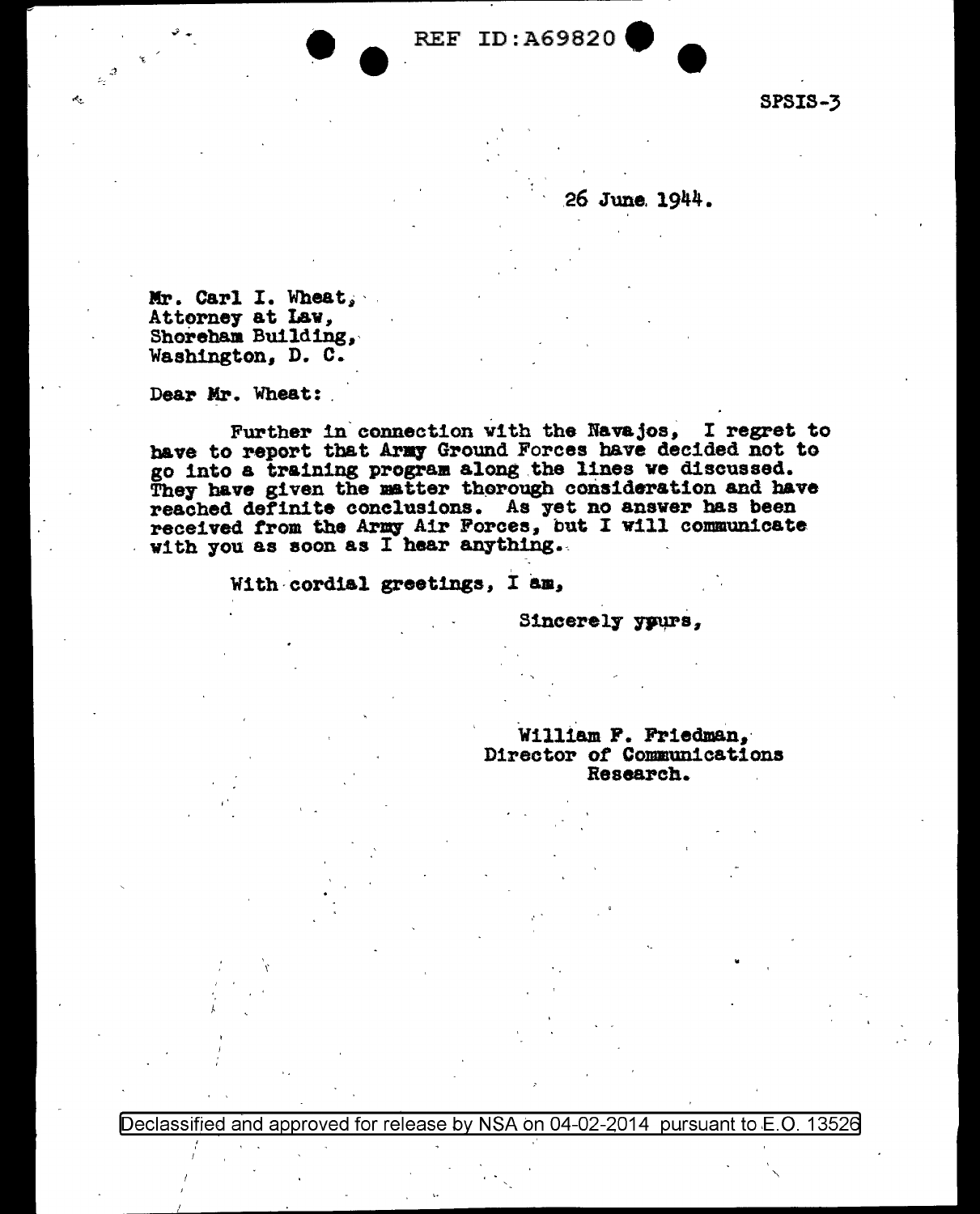REF ID:A

WHEAT AND MAY ATTORNEYS AT LAW

> SHOREHAM BUILDING WASHINGTON, D C REPUBLIC 4123 MILLS TOWER SAN FRANCISCO YUKON 2287

Washington 5, D. C. May 11, 1944

William F. Friedman 3932 Military Road, N. W. Washington, D. C.

Dear Colonel Friedman:

--

In response to my brief note to Sgt. Johnston at Camp Pendleton, California, I have received a letter from him in.which the matter I mentioned to you is referred to as follows:

> "Thanks for your letter of May second. My work here is going better than ever. The Navajos, without exception, are eager to excel their white comrades in the speed of transmitting messages -- and when I turn them over to the field school they succeed in doing it by at least a two-to-one ratio. All the officers think they're tops."

I thought you might be interested in this comment.

Sincerely yours,

l 9. Where

CARL I WHEAT ROBERT E MAY A DALE COBB

 $\mathbb{R}^2$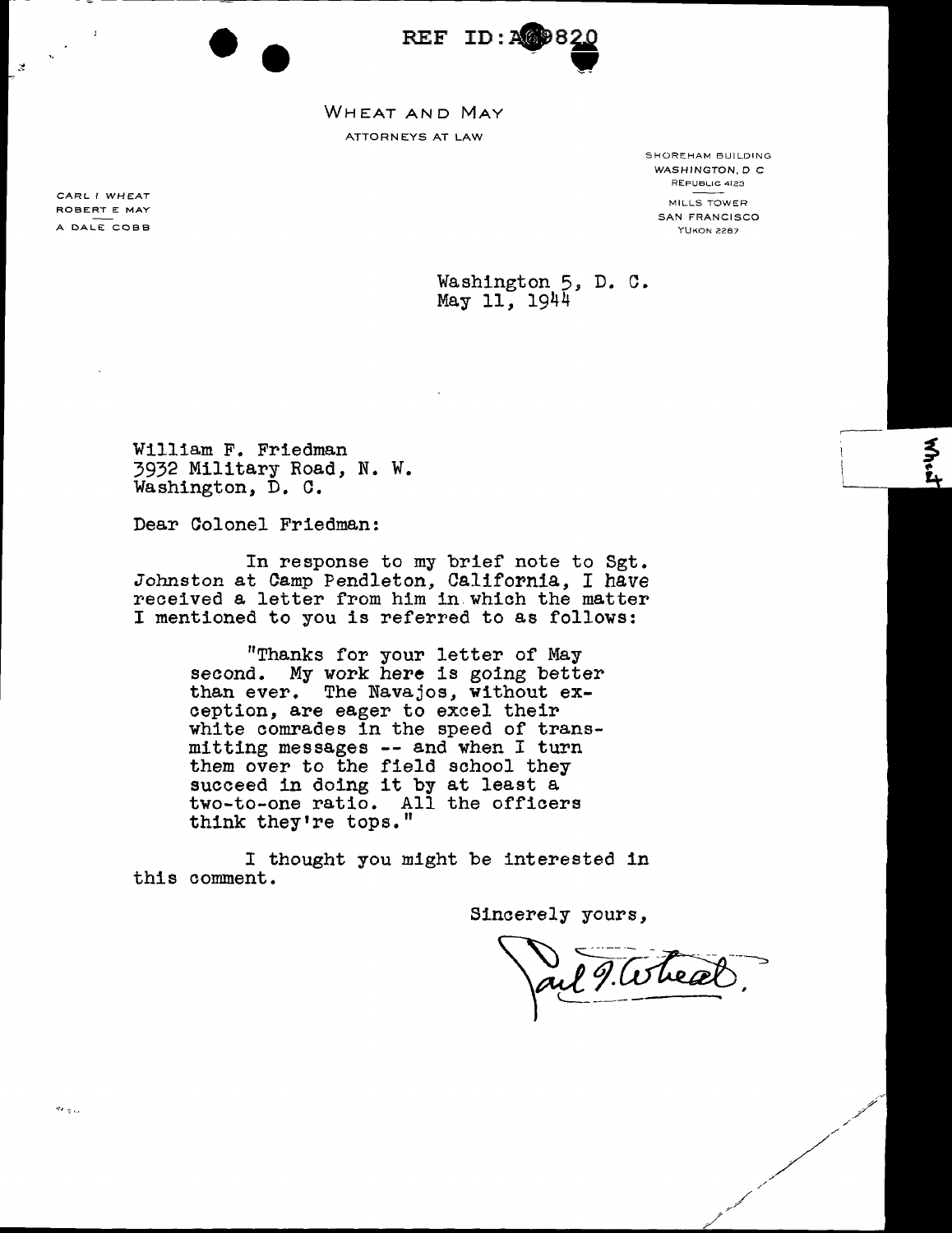

Use of Navajo Indians for Communications. SUBJECT

| Number<br>each<br>action | $To-$                                     | Memorandum                                                                                                                                                                                                                                                                                                                                                                                                                                                                                                                                                                                                                                                                                                                                                                              | Name, Division or<br>Branch, and Date                                                  |
|--------------------------|-------------------------------------------|-----------------------------------------------------------------------------------------------------------------------------------------------------------------------------------------------------------------------------------------------------------------------------------------------------------------------------------------------------------------------------------------------------------------------------------------------------------------------------------------------------------------------------------------------------------------------------------------------------------------------------------------------------------------------------------------------------------------------------------------------------------------------------------------|----------------------------------------------------------------------------------------|
| 1.                       | Director of<br>Communications<br>Research | 1. In reply to your informal request of<br>7 June 1944 regarding the attitudes expressed<br>by the Army Ground Forces and Army Air Forces<br>on the use of Navajo Indians for use in radio<br>telephony transmissions, the following infor-<br>mation has been obtained:                                                                                                                                                                                                                                                                                                                                                                                                                                                                                                                |                                                                                        |
|                          |                                           | Army Ground Forces: Lieutenant Colonel<br>James M. Kimbrough, Jr. of the Signal Section<br>of Army Ground Forces informed the writer<br>that Colonel G. B. Rogers and Colonel O. K.<br>Sadtler took this matter up with G-2 and<br>obtained their feelings and opinions on it.<br>Apparently, G-2 was dead set against the<br>adoption of the plan to use Indians, since it<br>was felt that the security features inherent<br>in the Navajo tongue were not sufficient<br>enough to warrant development for general radio<br>telephony transmissions. It was further<br>objected to that the enemy could obtain trans-<br>lators and after the recordations of sufficient<br>plain text had been obtained, the entire<br>language be subject to successful analysis<br>and compromise. |                                                                                        |
|                          |                                           | Therefore, the Army Ground Forces did not<br>feel justified in screening the entire army in<br>search of Navajo linguists.<br>Army Air Forces: As yet no answer has<br>been received to our request of 13 June 1944<br>directed to the Army Air Forces on the same<br>subject and we are therefore unable to express<br>to you their feelings on this matter. Upon<br>receipt of this information, it will be immed-<br>iately forwarded to your attention.                                                                                                                                                                                                                                                                                                                             | Charles & Henskal<br>Chas. E. Henshall<br>lst Lt., SPSIS-4<br>17 June 1944<br>Ext. 307 |

**CONFIDENTIAL** 

/